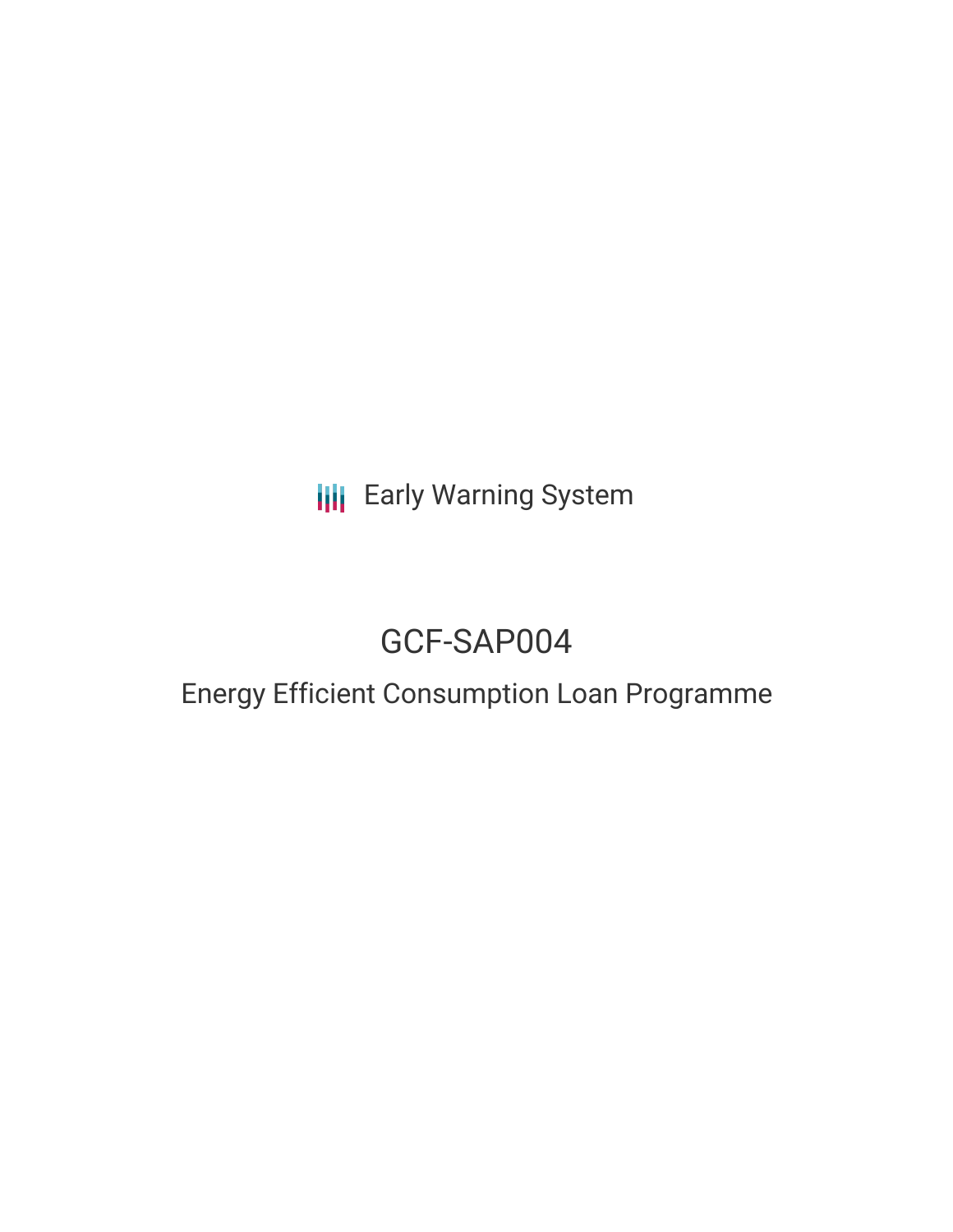

# **Quick Facts**

| <b>Countries</b>               | Mongolia                 |
|--------------------------------|--------------------------|
| <b>Financial Institutions</b>  | Green Climate Fund (GCF) |
| <b>Status</b>                  | Approved                 |
| <b>Bank Risk Rating</b>        | U                        |
| <b>Voting Date</b>             | 2018-10-01               |
| <b>Borrower</b>                | XacBank LLC              |
| <b>Sectors</b>                 | Energy                   |
| <b>Investment Type(s)</b>      | Grant, Loan              |
| <b>Investment Amount (USD)</b> | \$10.00 million          |
| <b>Loan Amount (USD)</b>       | $$9.00$ million          |
| <b>Grant Amount (USD)</b>      | $$1.00$ million          |
| <b>Project Cost (USD)</b>      | $$21.50$ million         |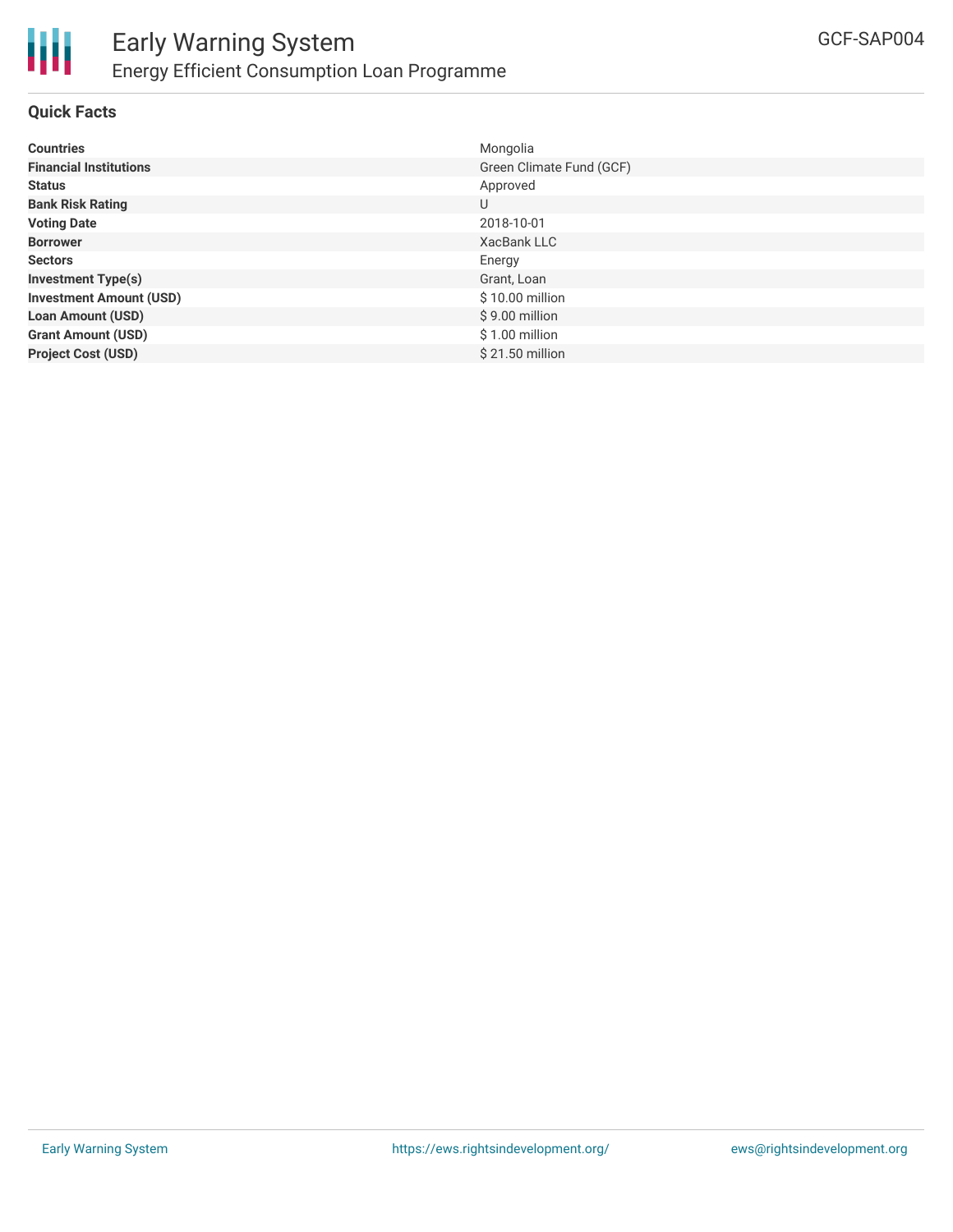

# **Project Description**

According to bank documents, one-half of Mongolia's population lives in Ulaanbaatar, where more than 60% of residents live in the surrounding ger(peri-urban) areas, many of whom migrated to Ulaanbaatar in response to climate change-driven livelihood disruptions. Faced with extremely low winter temperatures and challenging economic conditions, these residents burn lowgrade coal and rubbish in inefficient cook stoves for heating, with dire consequences for health and the environment. There is a need to improve access to affordable financing for energy efficient (EE) solutions that improve health and wellbeing without placing an undue financial burden on households.

Further, it will impact an estimated 15,278 direct beneficiaries and drive an estimated CO2 emissions reduction of 469,574 tCO2e over its 10-year lifetime, contributing to Mongolia's 2030 targets of a 14% reduction in national GHG emissions and a 40% reduction in building heat loss.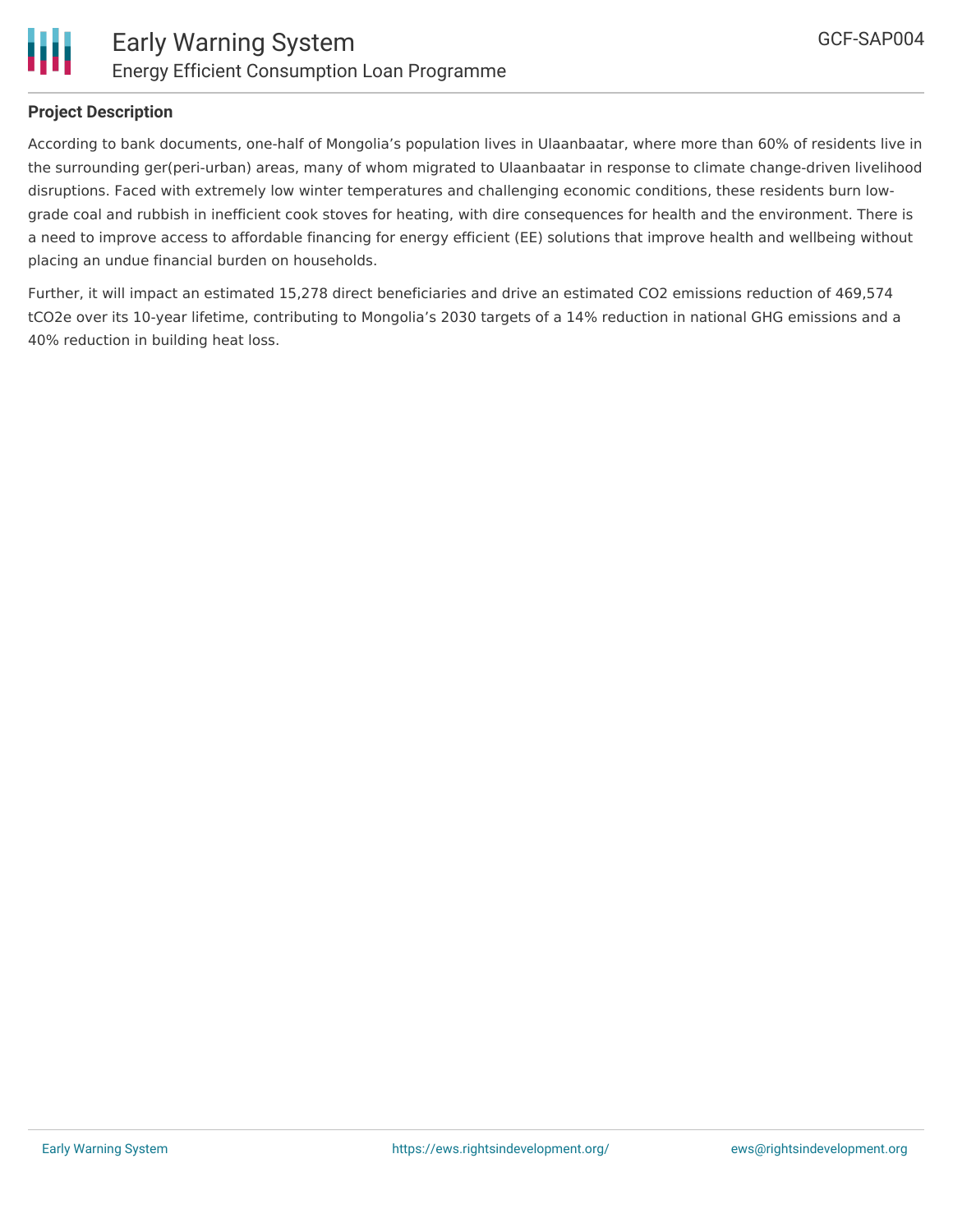### **Investment Description**

• Green Climate Fund (GCF)

# **Financial Intermediary**

Financial Intermediary: A commercial bank or financial institution that receives funds from a development bank. A financial intermediary then lends these funds to their clients (private actors) in the form of loans, bonds, guarantees and equity shares. Financial intermediaries include insurance, pension and equity funds. The direct financial relationship is between the development bank and the financial intermediary.

[XacBank](file:///actor/124/) LLC (Financial Intermediary)